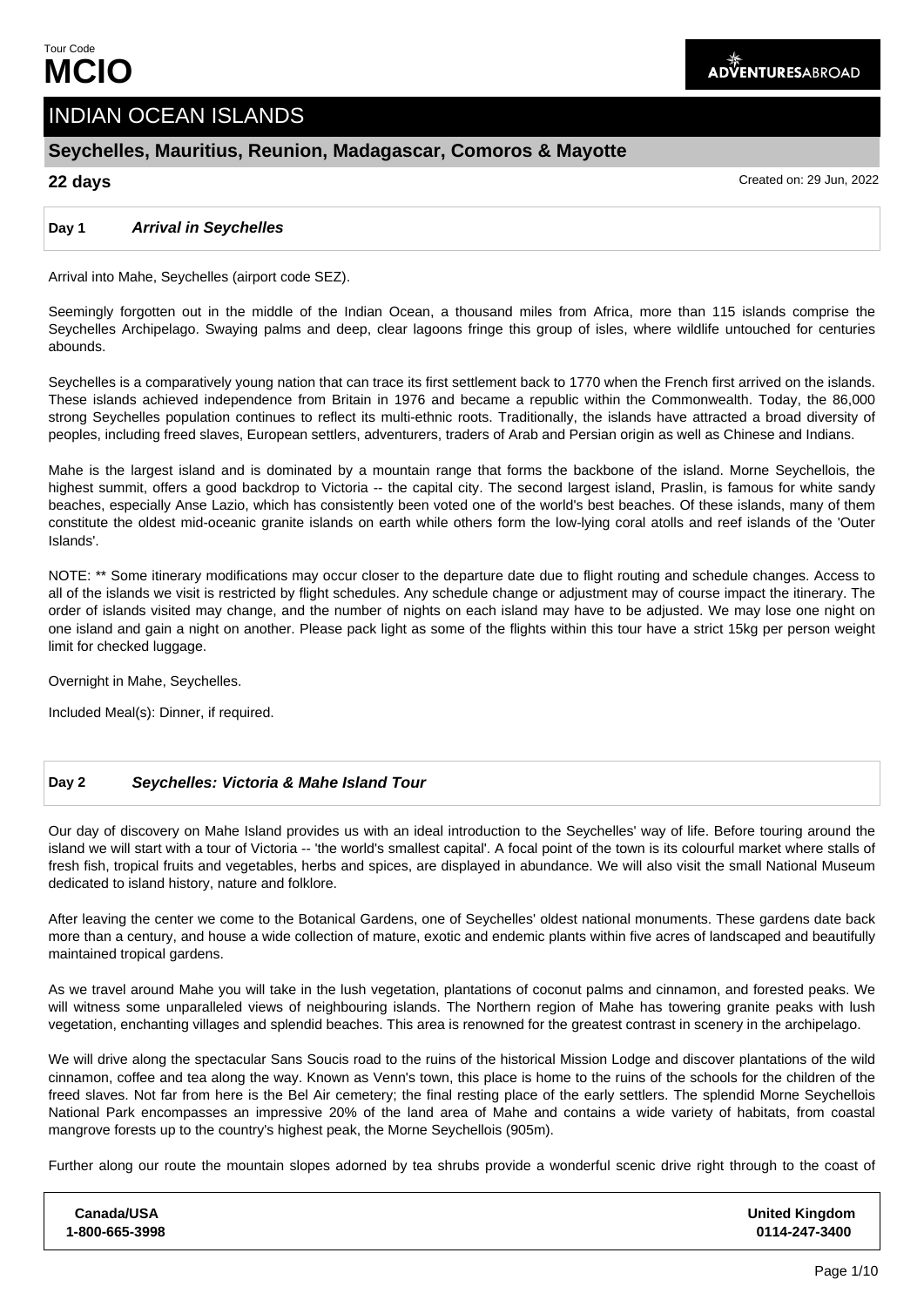Mahe. Situated high in the rainforest valley of south Mahe, working plantations grow a splendid variety of spices, tropical fruit trees, essential oil plants and endemic palms.

Overnight in Mahe, Seychelles.

Included Meal(s): Breakfast and Dinner

#### **Day 3 Seychelles: Full Day Praslin Island & La Digue Island Tour**

After an early breakfast we will travel by boat to explore two of the most beautiful islands of the Seychelles -- Praslin and La Digue. Our fast ferry for Praslin departs from the Inter Island Quay.

Praslin, (pronounced "Prah-lin"), is the second largest island in Seychelles (located approximately 1.5 hours by boat from Mahe). Here we will visit the Vallee de Mai Nature Reserve, the only place on earth where the Coco-de-Mer palm grows in its natural state. This palm has some of the longest leaves and the largest and heaviest seeds of any plant in the world. We will listen for the call of the rare Black Parrot as we walk along the tended paths of the unique high-canopied primeval forest. This UNESCO World Heritage Site is often referred to as the original 'Garden of Eden'. Several endemic palm species, as well as the Seychelles flying fox, populate this magical valley. We will drive along the coastal road past quaint coves and fishing villages to reach the famous Anse Lazio beach, with its huge granite boulders. Here we will have ample time to view the impressive granite rock formations.

While Praslin is the second largest of the Seychelles islands after Mahe, it remains a tiny outpost of tranquility where life is slow-paced and relaxed. After our morning here we will take a 30-minute ferry crossing to La Digue. La Digue is a place with impressive perfect beaches sheltered by sculptured boulders and surrounded by lush vegetation. The Seychelles were once described as akin to Hawaii and Tahiti in the 1700s, an untouched Garden of Eden, and no island could be more deserving of this description than La Digue. Small enough to explore on foot, bicycles and ox-carts ply the narrow roads. At L'Union Estate we will see the majestic plantation house. From here we will head to L'Anse Source D'Argent, one of the world's prettiest beaches!! La Digue offers a real insight into the life of the Seychellois people, and today's pace is leisurely (islanders would have it no other way!).

Overnight in Mahe, Seychelles.

Included Meal(s): Breakfast and Dinner

#### **Day 4 Seychelles: Day Cruise of Mahe Island's Coast**

After breakfast we will proceed to the harbour and board our catamaran for a day of cruising from Victoria along the northeast coast of Mahe. Our catamaran will skirt the reef edge providing us with some of the best views that the coast has to offer. This is a landscape that has remained unchanged for centuries. We will sail along beaches once frequented by pirates who would careen their ship and stock up on food and water. We pass by majestic boulders, unspoiled coves, and the last nesting beaches on Mahe of the Hawksbill turtles, a species threatened with extinction.

Our catamaran will anchor while we enjoy a mouthwatering barbecue lunch onboard. After lunch you can stretch out and relax on deck as we cruise past the picturesque Sainte Anne Marine National Park, set amid dazzling turquoise waters. This was the first marine park to be established in the Indian Ocean (1973). If the wind is fair, the captain will raise the sails and take us further from the coast.

Overnight in Mahe, Seychelles.

Included Meal(s): Breakfast and Lunch

#### **Day 5 Seychelles - Mauritius**

Today we fly from the Seychelles to Mauritius. Surrounded by a tropical sea, covered with swaying fields of sugar cane, and fringed

| Canada/USA     | <b>United Kingdom</b> |
|----------------|-----------------------|
| 1-800-665-3998 | 0114-247-3400         |
|                |                       |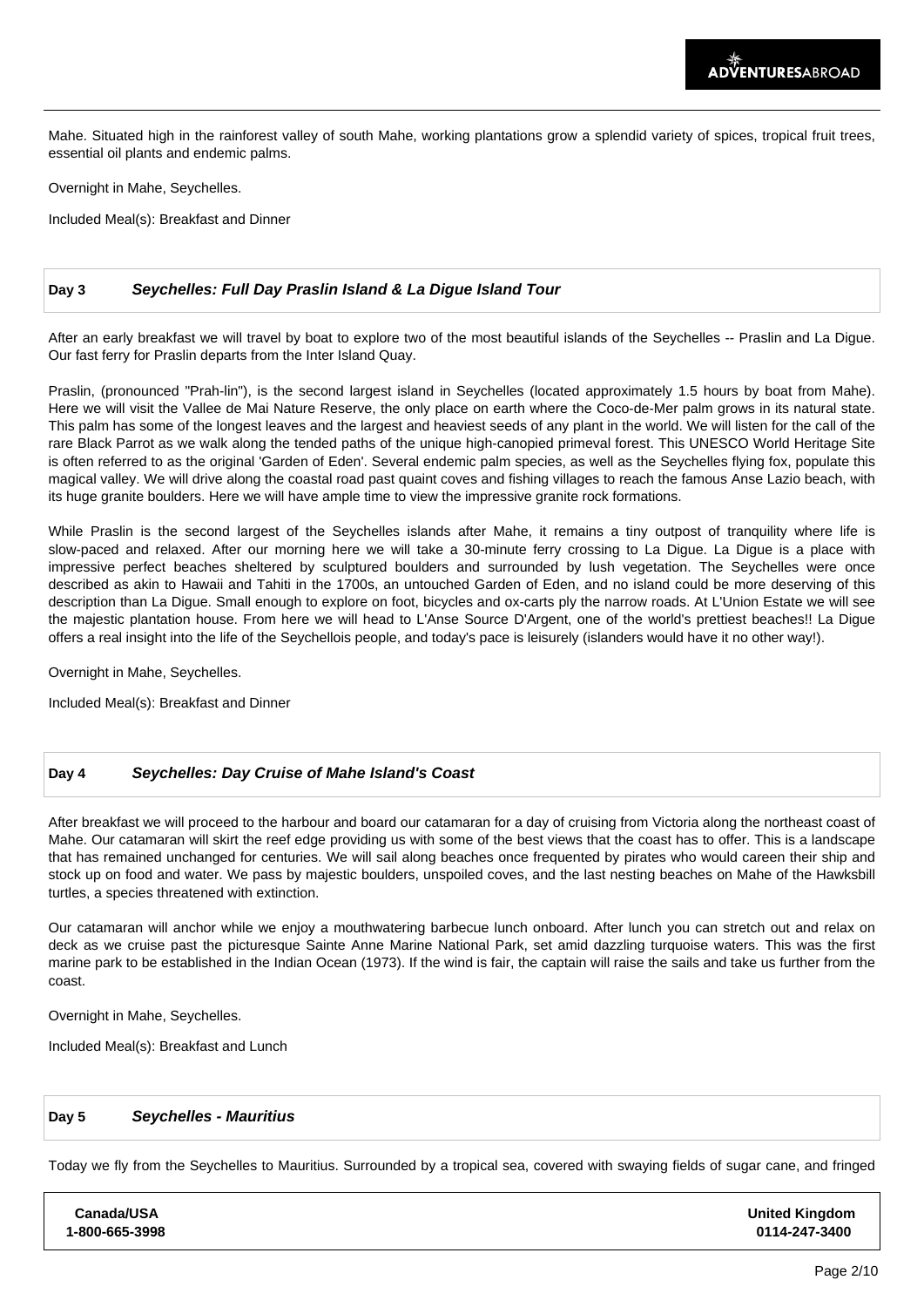with exotic coconut palms and casuarinas -- Mauritius is truly a garden paradise.

Here the population is vibrant and multicultural. Mauritius was first named Dina Arobi by Arab sailors during the Middle Ages who were also the first people to visit the island. Its location on the trading route to India and Asia brought the Dutch, the French and finally the English to the island. The first Portuguese explorers found no indigenous people living on the island when they came by in the early 1500's. The Dutch settled on the island in 1598 and then later abandoned it in the early 1700's. Mauritius later became a French colony in 1715, and the British took control in 1810 during the Napoleonic Wars. The country became an independent state as a Commonwealth realm in 1968 and a republic within the Commonwealth in 1992.

Due to its volcanic origin, age, isolation and its unique terrain, Mauritius is home to a diversity of flora and fauna not usually found in such a small area. Before its discovery by the Portuguese there were no terrestrial mammals on the island, which allowed the evolution of a number of flightless birds and large reptile species.

Overnight in Port-Louis, Mauritius.

Included Meal(s): Breakfast and Dinner

#### **Day 6 Mauritius: Port Louis & Pamplemousses City Tour**

The capital city and main port of Mauritius, Port-Louis was constructed in 1735 by the noted French governor, Mahe de Labourdonnais. Today we embark upon a tour of Port Louis, taking in many of the city's landmarks and highlights, as this is a city rich in history and bursting with life. The city blends the island's past and present, and is a rainbow of cultures, religions and traditions. Surrounded by the Port Louis Moka Range, here one finds many well-preserved historic and colonial buildings. This is the economic and administrative center of the island.

We will visit both the Blue Penny Museum and the Mauritius Natural History Museum. The Blue Penny Museum takes in the history of the island's exploration, settlement and colonial period. Here one finds a fantastic selection of antique maps, photographs and engravings from different periods in history. A highlight of the museum collection is the 1847 Blue Penny and Red Penny stamps. These stamps were bought in 1993 for \$2,000,000 by a consortium of Mauritian enterprises headed by the Mauritius Commercial Bank and brought back to Mauritius after almost 150 years abroad.

We will also visit the harbour, as well as one of the busiest places in the capital - the Port Louis market! During our city touring we will also see include the Caudan Waterfront, the Mauritian Chinatown and the old Port Louis theatre.

We will also be sure not to miss the Aapravasi Ghat -- a UNESCO World Heritage site. Aapravasi Ghat is the Immigration Depot where indentured laborers disembarked and were processed before being sent to work on the sugar estates of Mauritius. It is the most important surviving manifestation of the indentured labour system from the 19th and 20th centuries, and only 3 structures of the original site remain. This historical site is an important symbol of Mauritian identity since the ancestors of more than 70% of the present day Mauritian population arrived on the island through this immigrant depot. Aapravasi Ghat means the "Landing place of Immigrants" in Hindi.

Fort Adelaide (also known as La Citadelle), situated in a strategic location, offers a vast panorama of Port-Louis and its harbour. The British built this fortress in fear of a civil war from the remaining French settlers on the island, and also for the purpose of guarding the harbour against enemy attacks. Today we will also visit Pamplemousses Gardens -- known throughout the world for it's large collection of exotic plants. These world famous gardens were renamed Sir Seewoosagur Ramgoolam Botanical Gardens in 1988 in honour of the late Prime Minister. These are the oldest botanical gardens in the Southern Hemisphere, and home to an international collection of plants including many indigenous, endemic and exotic plants. The garden is most famous for its giant water lilies, spice garden and unique collection of 85 varieties of palms from Central America, Asia, Africa and the islands around the Indian Ocean.

We end our day with a visit to Eureka House. This is a unique and elegant Creole house, originally owned by British and French aristocrats in the 19th century. The mansion and its grounds provide an intriguing glimpse into colonial life.

Overnight in Port-Louis, Mauritius.

Included Meal(s): Breakfast and Dinner

| Canada/USA     |  |
|----------------|--|
| 1-800-665-3998 |  |

**United Kingdom 0114-247-3400**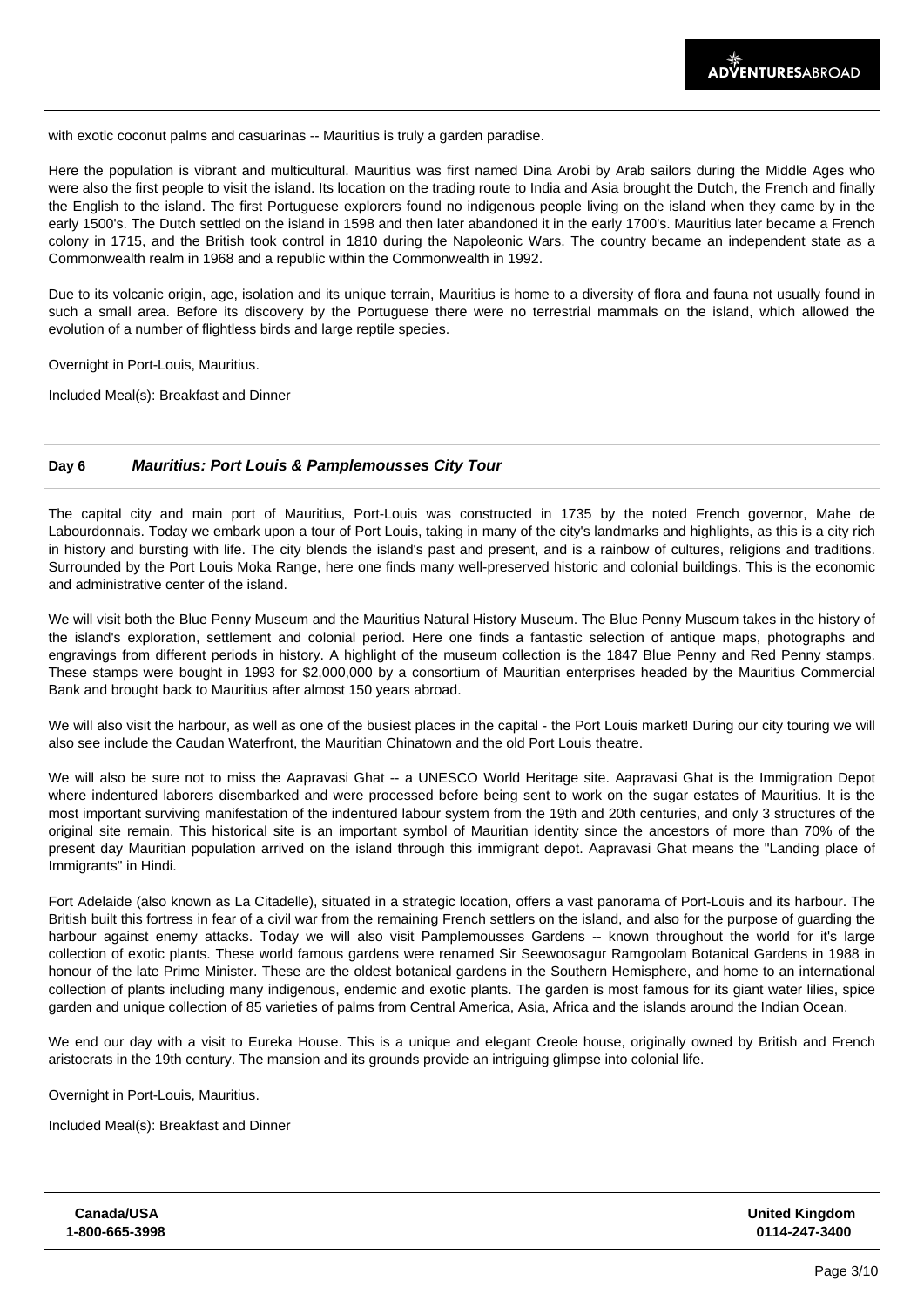#### **Day 7 Mauritius: Full Day Island Tour**

Today we will enjoy a full day of island exploration. Mauritius is relatively young geologically, having been created by volcanic activity some 8 million years ago. Together with Saint Brandon, Reunion and Rodrigues, the island is part of the Mascarene Islands.

We first head to Grand Bassin, a lake situated in a secluded mountain area deep in the heart of Mauritius. With its Hindu temple this is a holy lake for Mauritians of Hindu faith. The lake rests in the crater of an extinct volcano and it is said that the water inside the lake communicates with the waters of the holy Ganges of India.

We will drive through the Black River Gorges National Park, which encompasses more than 6500 hectares of the remaining native forests of Mauritius. Located in the hilly southwestern part of Mauritius, a visit here provides us with a look at the spectacular natural scenery and some of the unique endemic plant species. This is the sole national park in Mauritius. A twisting road leads to the "seven-coloured earth" of Chamarel, a geological curiosity and one of the oldest sites on the island. This is a mound of undulating land stretching in contrasting layers of colour, and it is believed to be the result from the weathering of volcanic rocks. The landscape here is truly unique!

Our day conclude with a visit to Le Morne Brabant -- a UNESCO World Heritage site. Jutting into the Indian Ocean, Le Morne Brabant is a rugged peninsula at the extreme southwestern tip of Mauritius on the windward side of the island. Le Morne Cultural Landscape was used as a shelter by runaway slaves through the 18th and early years of the 19th centuries. Protected by the mountain's isolated, wooded and almost inaccessible cliffs, the escaped slaves formed small settlements in the caves and on the summit of Le Morne.

Overnight in Port-Louis, Mauritius.

Included Meal(s): Breakfast and Lunch

### **Day 8 Mauritius - Saint-Denis, Reunion: Afternoon Walking Tour**

Today we fly from Mauritius to the French territory of Reunion.

Reunion is a ruggedly beautiful island of contrasts, a place with wild and dramatic landscapes. Sandwiched between Mauritius and Madagascar in the Indian Ocean, Reunion has a resolutely French identity, but remains a melting pot of cultures. Before the arrival of the Portuguese in the early sixteenth century, there is little to Reunion's recorded history. The first European discovery of the area was made around 1507 by Portuguese explorers, though it is possible that Swahili or Malay sailors may have visited the island earlier.

Reunion offers mountain scenery, walking trails, and one of the world's most active volcanoes, the highest mountain in the Indian Ocean. Three cirques (steep bowl-shaped amphitheatres) dominate the topography, and Reunion is similar to the island of Hawaii in that both are located above hotspots in the Earth's crust.

This afternoon we will enjoy a walking tour of Saint-Denis, the capital of this French overseas departement. Situated in a basin at the mouth of the Saint-Denis River, the population here is wedged between the ocean and the mountains. This was originally the main port of Reunion, but an artificial harbour on the northwest coast replaced it in the 1880s.

We will start at the Botanical Gardens where we learn about Reunion's exquisite tropical flowers and plants. The Jardin de l'Etat are historic botanical gardens that originally served as zoological gardens at their foundation in 1773 by the East India Company.

We then continue with a walk along Rue de Paris where will see the main points of interest. The Hotel de Ville (Town Hall) is considered by many to be the city's most beautiful building. We will be sure to see the Cathedrale de Saint-Denis, and the Prefecture, which was begun in 1735 and served as the East India Company headquarters. The Grand Marche is one of the main market areas featuring a variety of items for sale such as Malagasy wooden handicrafts, spices, baskets and furniture. Saint-Denis has some splendid Creole houses, often with big open varangues (verandas) and delicate lambrequins (carved wood cornices) on their eaves and window frames.

Overnight in Saint-Denis, Reunion.

Included Meal(s): Breakfast and Dinner

**Canada/USA 1-800-665-3998 United Kingdom 0114-247-3400**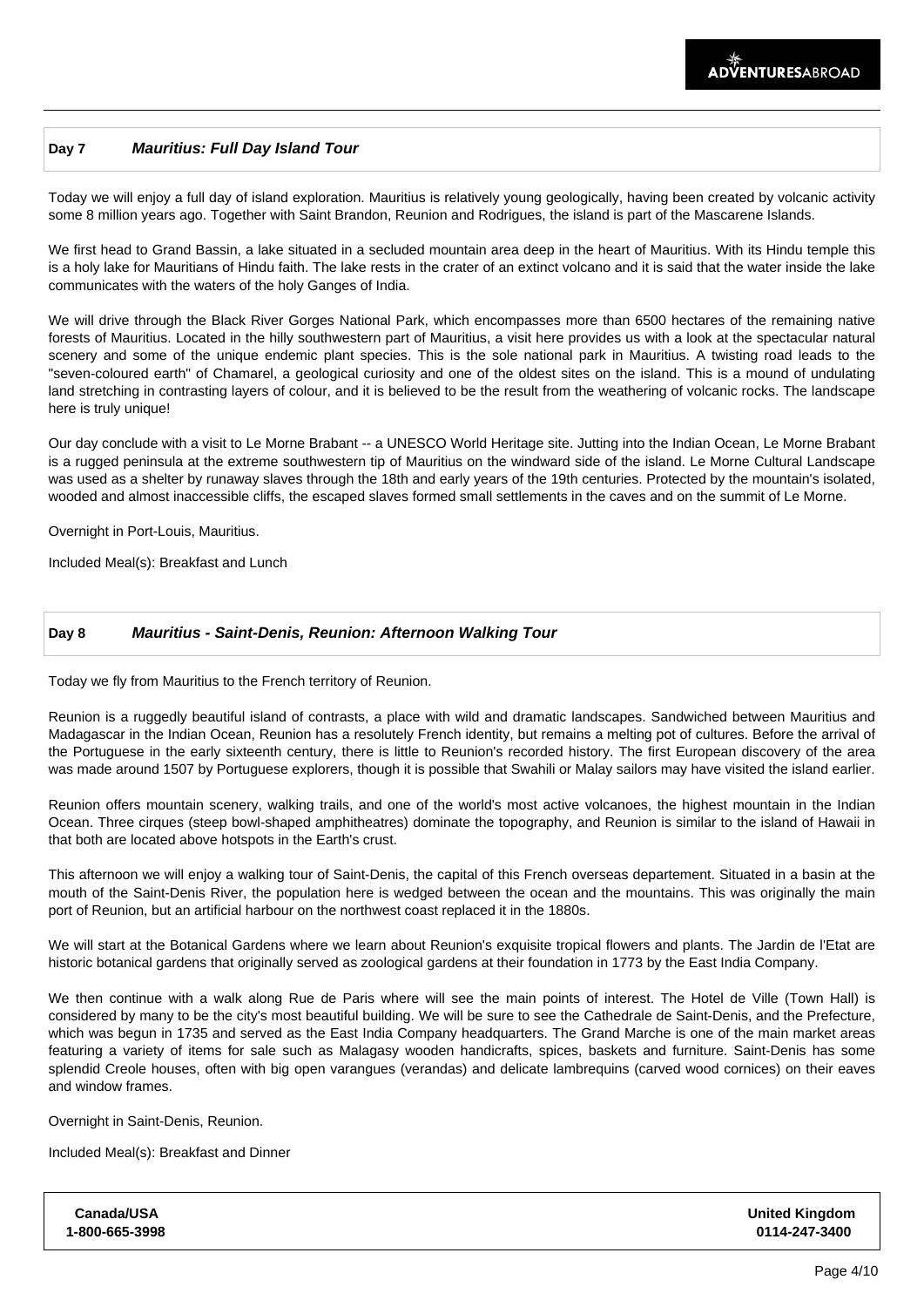#### **Day 9 Reunion: Saint-Denis - Piton Maido - Cilaos**

Reunion Island can best be described as a combination of French, African, Indian, and Chinese cultures. The inhabitants of the island speak mostly French or Creole, and about three-quarters of the island's residents are Roman Catholic, though both Buddhism and Islam are represented. This is largely a society respectful of each other's diverse cultures.

We start our day by driving west along the coastal highway and then inland towards the mountain towns and heart of the island. Today is a day of ever-changing scenery: charming villages, acacia and tamarind forest, steep cliffs and dramatic views. The land encompassed by the National Park of Reunion Island has been proclaimed a UNESCO World Heritage site. Covering more than 40% of the island, the site was recognized for its exceptional biodiversity as well as for its stunning beauty. The area of Pitons, cirques and remparts of Reunion Island coincides with the core zone of La Reunion National Park. Dominated by two towering volcanic peaks, massive walls and three cliff-rimmed cirques, the property includes a great variety of rugged terrain and impressive escarpments, forested gorges and basins creating a visually striking landscape.

Soon we come to Piton Maido, with its incredible viewpoint looking down on the cirque Mafate: Here one is witness to thousands of hectares of almost untouched wilderness. The entire cirque counts only 700 citizens in 15 small villages, and is a paradise for hikers and nature lovers! From here we have a magnificent view of the highest mountain in the Indian Ocean: the Piton des Neiges, the "Peak of the Snows." (Weather permitting, of course).

We then continue back towards the coast and then onward to Cirque de Cilaos, located in the geographic heart of the island. Cilaos is the largest of the 3 cirques, and the name Cilaos comes from the Malagasy word, Tsilaosa, which means 'the place one never leaves'. This is a spectacular landscape, and the journey to get here is simply stunning! The bottom of the 1200-meter deep volcano measures 100 square kilometers, and offers a unique outline not found elsewhere on the island. The setting couldn't be more grandiose, with its volcanic peaks, deep ravines and forests that are straight out of a fairy tale.

Overnight in Cilaos, Reunion.

Included Meal(s): Breakfast and Dinner

### **Day 10 Cilaos & the "Wild South"**

Today we depart from Cilaos and head to the south coast of Reunion where we will spend our day. Reunion's 'Wild South' is full of lush vegetation, dark green forests contrasting with the azure blue of the ocean. This is a region where the unhurried way of life is complemented by the splendid scenery of volcanic slopes, stunning beaches, and country roads. For many, the south coast is where the real wilderness of Réunion begins to unfold.

We will explore the entire south region, from the white sand beaches of Grand Anse to the southeastern slopes of Piton de la Fournaise. St Joseph, located on the extreme south end of the island of Réunion, is the southernmost point of the European Union. The village of Manapany Les Bains is a quiet holiday spot with a natural swimming pool made from basaltic rock.

The coastal village of Cap Mechant provides stunnig views of the wild seas. This is an exceptional place where lava flows have formed a black cliff that plunges into the sea. Along our route we will witness the evidence of the most recent eruptions and lava flows on the island.

Overnight in Saint-Pierre.

Included Meal(s): Breakfast and Dinner

#### **Day 11 South Coast - Piton de la Fournaise - Saint-Denis**

Today we head to the Piton de la Fournaise -- "Peak of the Furnace." Along our route we will cross an array of contrasting landscapes as we approach the island's still-active volcano.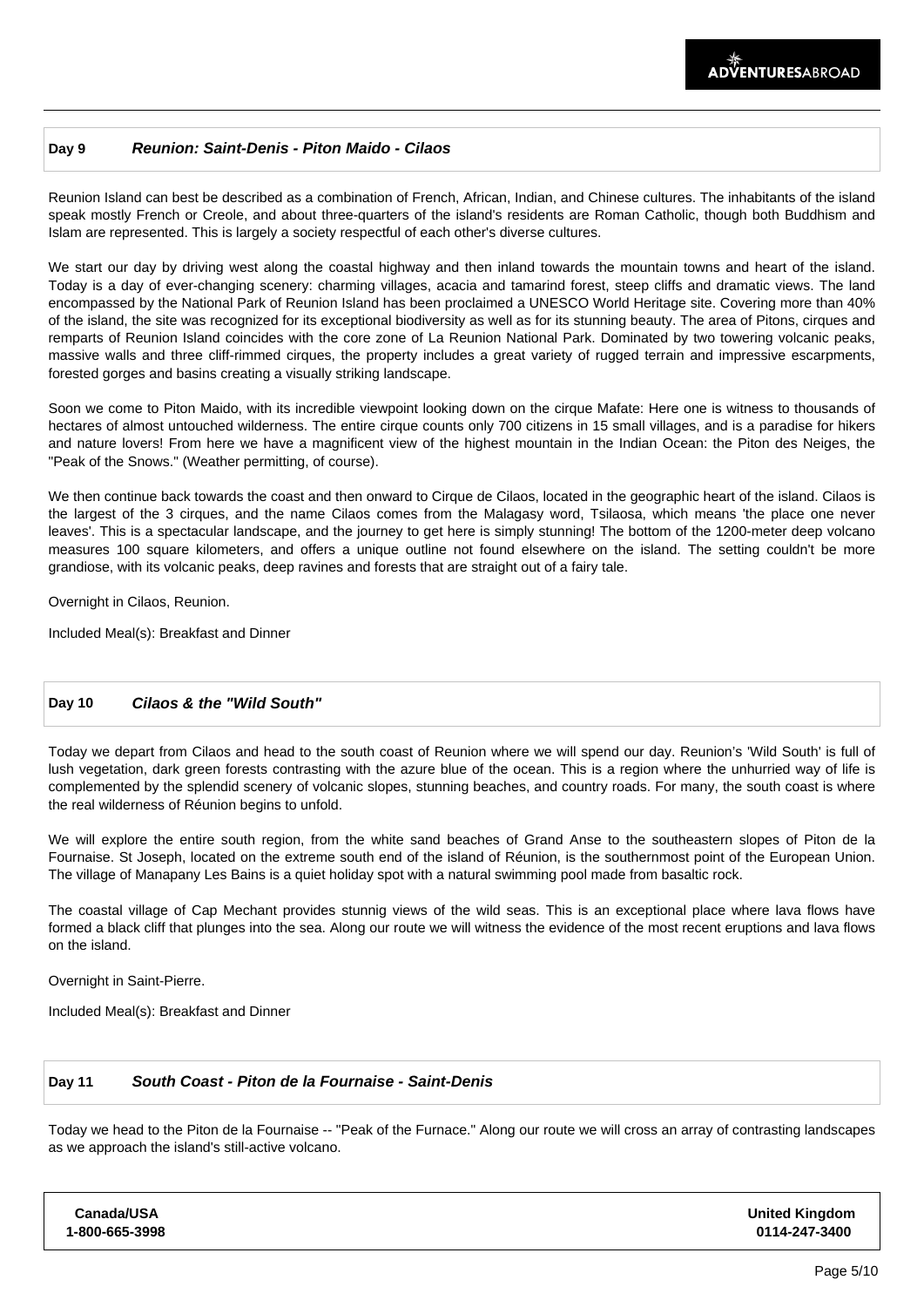The jewel of the island is Piton de la Fournaise, one of the most active volcanoes in the world. This is a typical example of a hot-spot volcano, and it is about 530,000 years old. Three calderas have formed over time, and numerous pyroclastic cones dot the floor of the calderas and their outer flanks. On our route we will make several stops, including a break at the Nez de Boeuf (ox's nose) to enjoy the beautiful view of the Riviere des Remparts, 1000m (3,000 ft) below. The permanent exhibition at the Maison du Volcan (Volcano House) provides visitors with information on the geological formation of the island. At the upper viewing area we will have plenty of time to walk along the rim and enjoy the spectacular views.

We later continue back towards the north coast and we travel across the heart of the island. This is another stunning region of volcanic valleys surrounded by mountains.

Overnight in Saint-Denis.

Included Meal(s): Breakfast and Dinner

#### **Day 12 Reunion - Nosy Be, Madagascar - Lokobe Reserve**

This morning we depart from Saint-Denis and say goodbye to Reunion as we fly to the island of Nosy Be at the northern tip of Madagascar. This is the largest of Madagascar's offshore islands. The name Nosy Be simply means 'Big Island', and is also often referred to as "the Perfumed Isle". The whole island is a volcanic region characterized by basaltic lava flows that have given rise to fertile soils.

Officially known as the Republic of Madagascar, this island nation comprises the island of Madagascar (the fourth-largest island in the world), as well as numerous smaller peripheral islands including Nosy Be. Following the prehistoric breakup of the supercontinent Gondwana, Madagascar split from India around 88 million years ago, allowing native plants and animals to evolve in relative isolation. Consequently, Madagascar is a biodiversity hotspot; over 90 percent of its wildlife is found nowhere else on Earth. Home to friendly, traditional peoples with tribal cultures, Madagascar has all the right ingredients for an unforgettable tour destination.

We will travel to Ambatozavavy on the east coast where we transfer to traditional pirogues (wooden dugout canoes), in order to journey to Ampasipohy, a little village on the edge of the Lokobe Reserve. The 40-50 minute pirogue trip offers us an excellent way to experience local life and transport. Lokobe Reserve is only accessible by sea and is a haven of peace. Here we will take a guided walk through the forest zone bordering the reserve to look for, among other species, the Grey-backed sportive lemur. The jungle walk with our guide enables us to take in the beautiful sounds of nature in this primitive forest. The famous Nosy Be Panther Chameleon is present in this lowland rainforest. This is the island's last remaining stand of original habitat, known locally as Sambirano. The vegetation here is a blend of evergreen rainforest and moist deciduous forest typical of northwest Madagascar. The 740-hectare reserve is biologically significant for plants and animals found either nowhere else.

Overnight in Nosy Be.

Included Meal(s): Breakfast and Dinner

#### **Day 13 Nosy Be: Excursion to Nosy Komba - Antananarivo**

During our time here we will tour much of the island. We will explore the coast, the central market, and enjoy the traditional scenery and local villages. Here there is just one busy town, Hell-Ville, where the roads are packed with ancient Renault taxis, zebu-carts, bicycles, tuk-tuks and pedestrians. Local shops jostle for space with local stalls that sell everything from chili peppers to mangrove crabs caked in mud. This decaying colonial town is the administrative centre of the island, as well as its main port. Beautiful restored colonial buildings along the sea promenade, some of which were built early in this century, characterize the city. In the upper part of the port, old cannons watch over the harbour. Here the sea becomes dotted with white sails when the fishermen's launches come back to port.

This morning we drive to Hell-Ville where from the main port we take a boat trip out to the nearby island of Nosy Komba -- "Lemur Island". Nosy Komba, a beautiful island located just a few kilometres away from Nosy Be, is placed 'on the map' for its population of habituated black lemurs. There are numerous coves for us to explore, as well as paths that lead through local farms and into the hills where one finds a variety of birds and chameleons.

| Canada/USA     | <b>United Kingdom</b> |
|----------------|-----------------------|
| 1-800-665-3998 | 0114-247-3400         |
|                |                       |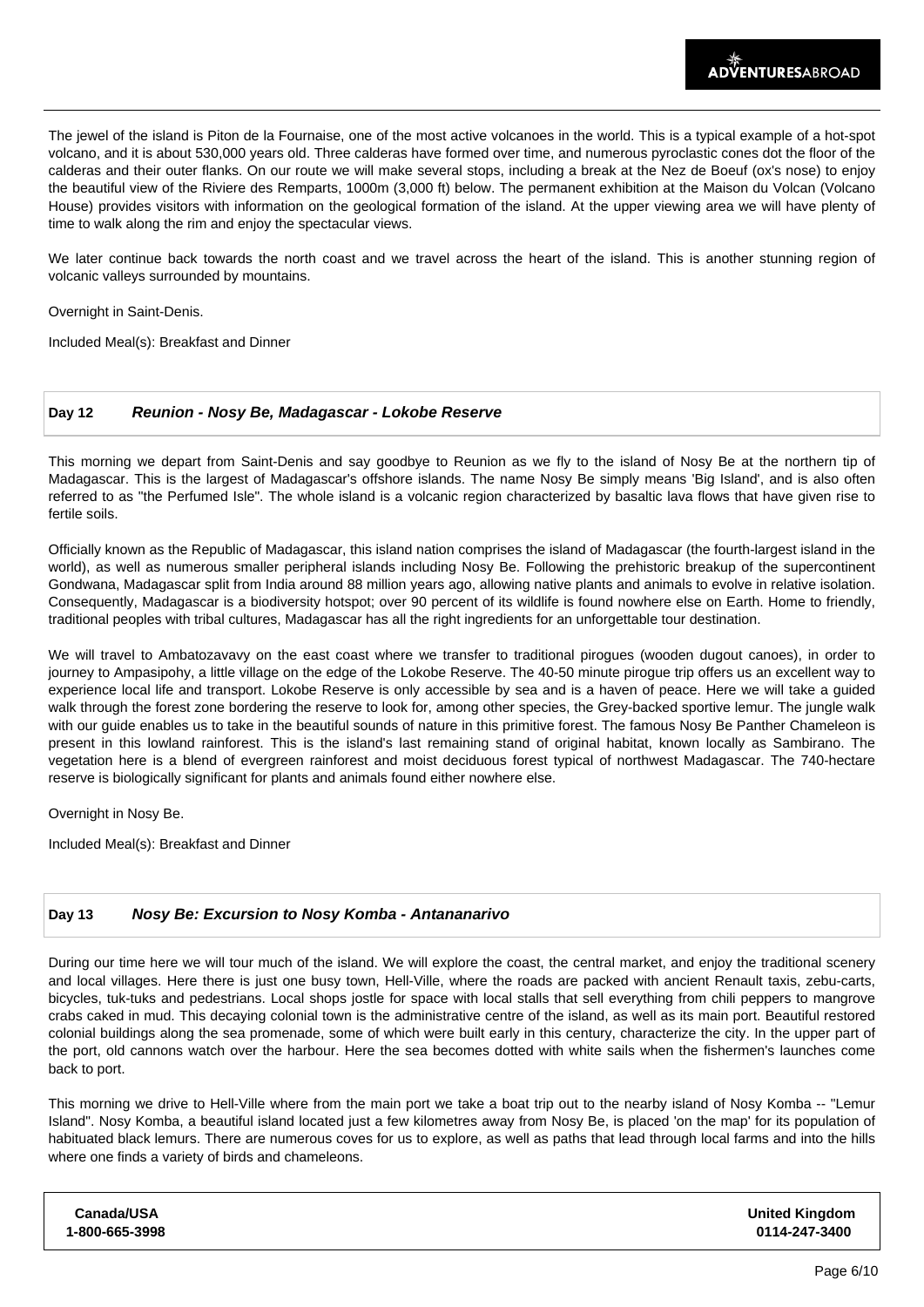Here we take a pleasant walk along the beach and visit a local village before walking in the forest to see the local Black lemur population. You will notice how the hills fold dramatically into the water, creating sandy coves and sheltered harbours for fishing villages. Out of the villages island life is quiet on this beautiful volcanic island.

Early this evening we will fly to Antananarivo, the capital city of Madagascar. Antananarivo (Tana), the capital city of Madagascar, is situated about 90 miles inland from the east coast. Founded in the early 1600's, this city was positioned on top of a high ridge in order to make it easy to defend against enemy attack. Antananarivo means "the city of a thousand", a reference to the 1000 soldiers that supposedly protected the newly founded city during the reign of the revered King Andrianjaka. In 1895 the French took over and expanded it greatly to include many new buildings and roads. Madagascar gained its independence from the French in 1960, and today the city has a population of approximately 1.5 million people. The city is interspersed with paddy fields where zebu graze and cattle egrets mix with ducks and chickens. There are old colonial houses, cobbled streets, modern office blocks and grand French state houses. The city is very vibrant and very alive, with a serene appearance in the light of the sunset.

Overnight in Antananarivo.

Included Meal(s): Breakfast and Dinner

#### **Day 14 Antananarivo, Madagascar - Mayotte**

This morning we fly from Antananarivo to Dzaoudzi, the capital of the French island of Mayotte.

Arabs invaded the island in the 15th century, and converted its inhabitants, who were probably descendants of earlier Bantu and Malayo-Indonesian peoples, to Islam. In the 16th century the Portuguese and French visited Mayotte. At the end of the 18th century, the Sakalava, a Malagasy tribe from Madagascar, invaded and populated the island, bringing a Malagasy dialect. The French gained colonial control over Mayotte in 1843, and, together with the other islands of the Comoros archipelago and Madagascar, Mayotte became part of a single French overseas territory in the early 20th century.

Mayotte consists of two main islands (Grande-Terre or Mahore, and Petite-Terre or Pamandzi) and several islets. The territory has been politically separate from the rest of the Comoros since the 1970s. Mayotte has inherited a very diverse culture, a richly textured fabric of African, Persian, Malagasy, European and Arab origins. Over the centuries an indigenous form of Islam has developed on the island. Passed down from the early Arab arrivals, the religion is omnipresent in daily life. Between tradition and modernity, the society of Mayotte maintains the customary rules under the guidance of cadis, judges with the role of civil servants. Based on oral tradition, the heritage of Mayotte is not displayed visibly. The history, tales, beliefs and know-how of Mayotte culture are transmitted by the fundis, teachers who possess and pass on knowledge. Thus, fishing, animal husbandry and crop-growing make use of techniques and know-how transmitted from generation to generation.

Mayotte is ultimately "off the beaten track". During our time here we will enjoy walks through its lush vegetation where we may see lemurs and giant fruit bats going from Baobab to ylang ylang or Mango trees. The harbour of Mamoudzou, the capital, is one of the biggest and most scenic in the Indian Ocean with its bustling marina full of yachts and fishing boats.

Upon arrival we will see Dzaoudzi on Petite Terre, located opposite Mamoudzou. We will enjoy a short nature hike to a magnificent viewpoint overlooking a crater lake, and then we will travel by ferry across to Grand Terre and the main town of Mamoudzou. At the market in Mamoudzou one finds a variety of seasonal fruits and vegetables, and spices like coriander, cloves, nutmeg, and pepper.

Overnight on Mayotte.

Included Meal(s): Breakfast and Dinner

#### **Day 15 Mayotte: Island Tour**

Our time today is dedicated to exploring this island known for its stunning scenery and friendly population. One of the most interesting aspects of Mahorese culture are the bangas - quaint and colourful little houses built by adolescent men when they move out of their parents' house. This cultural process helps them to mature as they find their status in society without interference from their parents.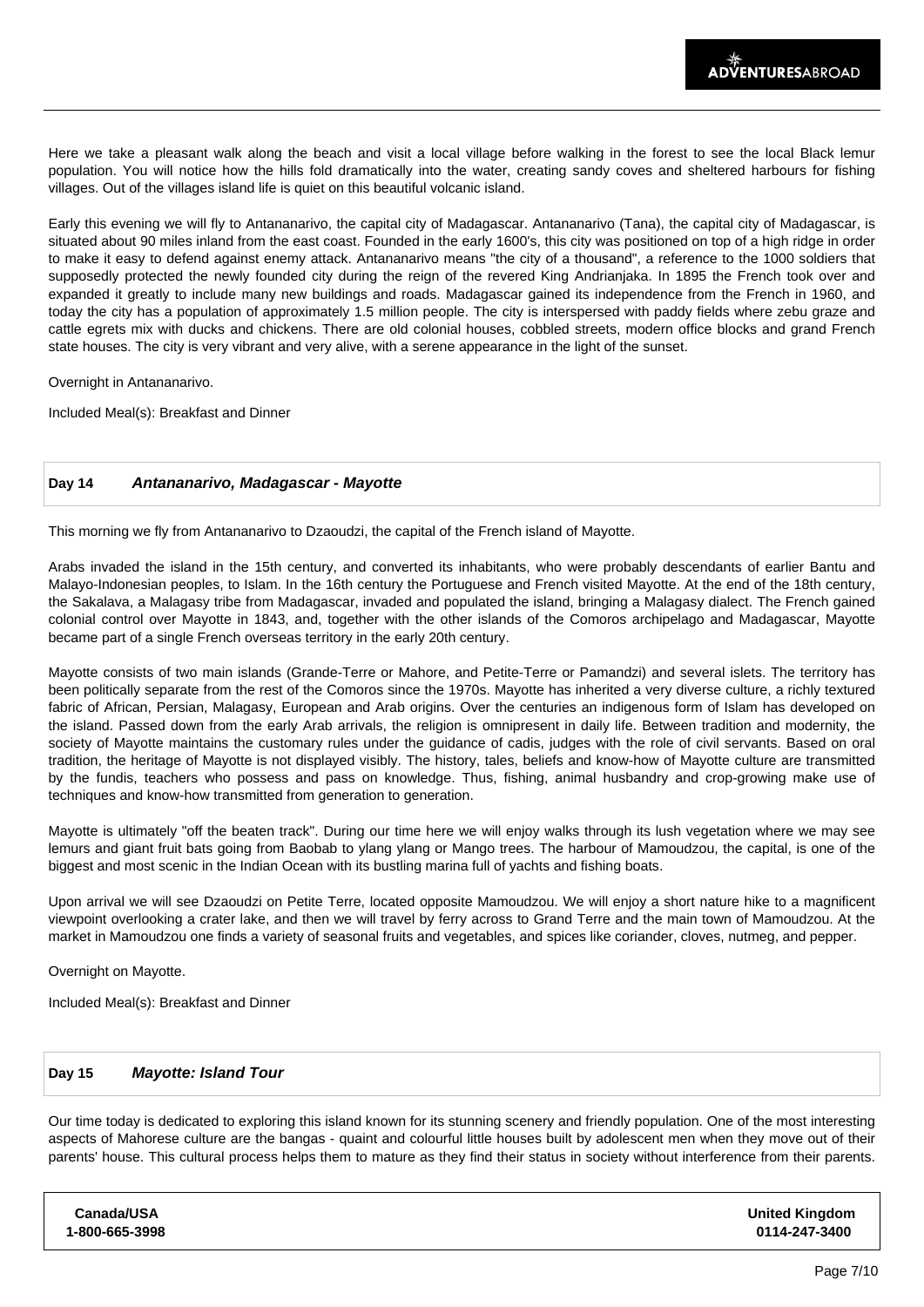Later, when these men find a woman to marry, they move to their spouse's home. Just a small number of these houses can be seen today.

Though French is the official language, most people speak Comorian (closely allied to Swahili). There are some villages along the Mayotte coast in which a Malagasy dialect is the main language. Agriculture is the principal occupation on Mayotte and is confined to the central and northeastern plains; cash crops include vanilla, ylang-ylang, coffee, and coconuts. Cassava (manioc), bananas, corn (maize), and rice are grown for subsistence.

We will travel around the coast and through the heart of the island. We continue to Sada with its minaret and small islet. In the islands center one finds many plantations and dense tropical forest. At the Chirongui Pass we will have a wonderful overview of the bay of Boueni and Choungui peak.

At Musical Plage we will stop to see the largest baobab tree in Mayotte. Baobab trees are endemic to Mayotte, Madagascar and parts of the African continent. These are interesting looking trees with thick trunks, large fruit shaped gourds, and remarkable branches that look like the roots are on the top of the tree instead of underground. Many Baobabs are estimated to be more than 1,000 years old.

Overnight on Mayotte.

Included Meal(s): Breakfast and Dinner

#### **Day 16 Mayotte: Lagoon Tour**

After breakfast we will depart by private zodiacs\* in order to discover one the largest closed lagoons in the world. Mayotte and its 1500 km2 lagoon is considered a world-class hotspot of biodiversity. With some luck we will enjoy seeing dolphins playing close to our boats. During our journey we will discover the many smaller nearby islets, including the famous 'white sand island'. Depending on the tide, it may also be possible to discover the mysterious world of the mangrove swamp.

We will enjoy lunch along a baobab-lined beach before returning back to our hotel in the afternoon.

\* NOTE: some of our stops will involve "wet landings," meaning that you must board / disembark by walking in shallow water (knee depth) to and from the beach / boat.

Overnight on Mayotte.

Included Meal(s): Breakfast, Lunch and Dinner

#### **Day 17 Mayotte - Grande Comore**

Today we fly to Grande Comore (Ngazidja), the main island of the Comoros. We will arrive in Moroni, the capital of the Islands. Depedning on the flight time, we may have extra time on Mayotte or begin our Comoros sightseeing on arrival.

Moroni is located in the southwest of the island, and is a delightful little town. The settlement sits alongside a harbour full of small fishing boats, and the old quarter of the town is a maze of narrow streets that are fantastic to explore. This is a peaceful place, with a few broad squares and modern government buildings. Once an important trading town, today Moroni has slipped quietly into a forgotten existence where tourists are rare and visitors are treated as a curious novelty. Though small, this is the nation's largest settlement and chief port. Largely Arabic in atmosphere, the town contains a number of beautiful mosques. Moroni prospered before the 16th century as a port of call for Arab merchants. It came under the French in the 19th century, serving as the capital of a French overseas territory from 1947 to 1975 when Comoros achieved independence. In Moroni we will visit the Arab Quarter, the neighborhood around the port and the old Friday mosque. This convoluted medina with narrow streets dates back to Swahili times. Today the island's inhabitants are predominantly descended from Arab and African ancestors. We will discover the small local museum, and the colorful market with its wide array of fruit, spices, and handicrafts. The local market is a great place to wander around to observe scenes of daily life.

Overnight on Grande Comore.

| Canada/USA     | <b>United Kingdom</b> |
|----------------|-----------------------|
| 1-800-665-3998 | 0114-247-3400         |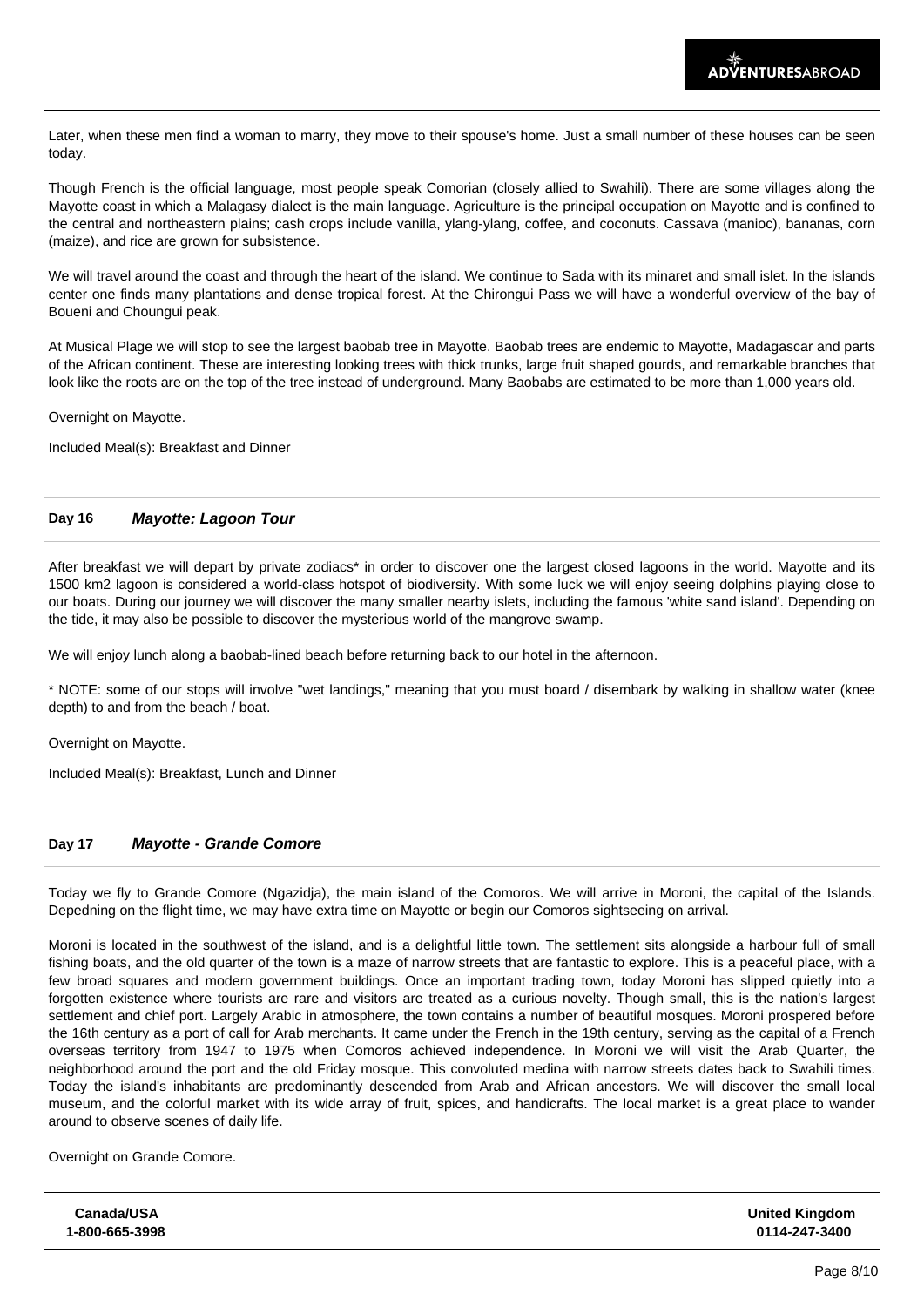Included Meal(s): Breakfast and Dinner

#### **Day 18 Grande Comore - Moheli (Mwali)**

This morning we fly to the island of Moheli (Mwali), the smallest, wildest, and least visited of all the Comoran Islands. Time-permitting, we may begin our sightseeing upon arrival.

With a population of approximately 38,000, Mwali is the least densely populated of the four islands. In 1997, a group of secessionists declared the island independent of the Comoro Republic but this claim was rejected and Mwali agreed to join the Union of the Comoro Islands.

Referred to by the French as Moheli, it has an area of 290 square km. The island has rich soil, magnificent forests and fine pasture lands. The valleys and slopes of the island are covered with coconut trees, coffee trees, cacao and ylang-ylang trees, as well as a wide variety of crops. Three small islets on the south side of the island near the harbour of Nioumachoua provide a natural sheltering place for sailing ships during inclement weather. Here the inhabitants mainly live off the land and sea, as there are no industries on these islands.

You will undoubtedly be charmed by the authenticity of the villagers, the untamed nature and the remoteness of the destination. Its few inhabitants, who live in harmony with nature, have preserved it untouched until this day. This is an environment where noise, pollution and stress are something unheard of -- "Mwali, the one that quietly sleeps."

(Our excursion to Moheli is entirely dependent upon local flight schedules. Additional sightseeing may be added to our time on Grand Comore if we are unable to make it to Moheli).

 Overnight on Mwali.

Included Meal(s): Breakfast and Dinner

#### **Day 19 Moheli Island Exploration**

Today will be spent exploring the real beauty of the island of Moheli. Moheli offers plenty of opportunities to discover the treasures of biodiversity. Bird watchers may observe many endemic species, such as the Blue Vanga, Moheli Scops Owl, and Benson's Brush Warbler. There is a good chance that we will see the Comorian lemur, and the Livingstone bat -- a giant fruit-eating bat with a wingspan of up to 1.5m.

We will take an exploratory hike through the primary forest. Here we will see many typical fruit trees and plants, such as vanilla, pepper, cloves, cinnamon and pineapple. As well, we will learn about the many medicinal uses of the local vegetation. Today we will also enjoy a short boat journey to a nearby cove in order to view a lovely waterfall.

Friendly villagers will greet us as we enjoy a quiet walk in the village of Nioumachoua. Here we will witness local village life as people go about their daily business. The pace of life is slow, as everything here functions on 'island time'. A highlight today will be our evening excursion to a marine reserve in order to witness turtles laying eggs at night on the beach. The island of Moheli is one of the only places in the world where the turtles come ashore to lay eggs every night of the year.

There is no question about Moheli's backwater status: this island hasn't caught up with the 20th century yet, let alone the 21st.

Overnight in Moheli.

Included Meal(s): Breakfast, Lunch and Dinner

### **Day 20 Moheli - Grande Comore**

**Canada/USA 1-800-665-3998** **United Kingdom 0114-247-3400**